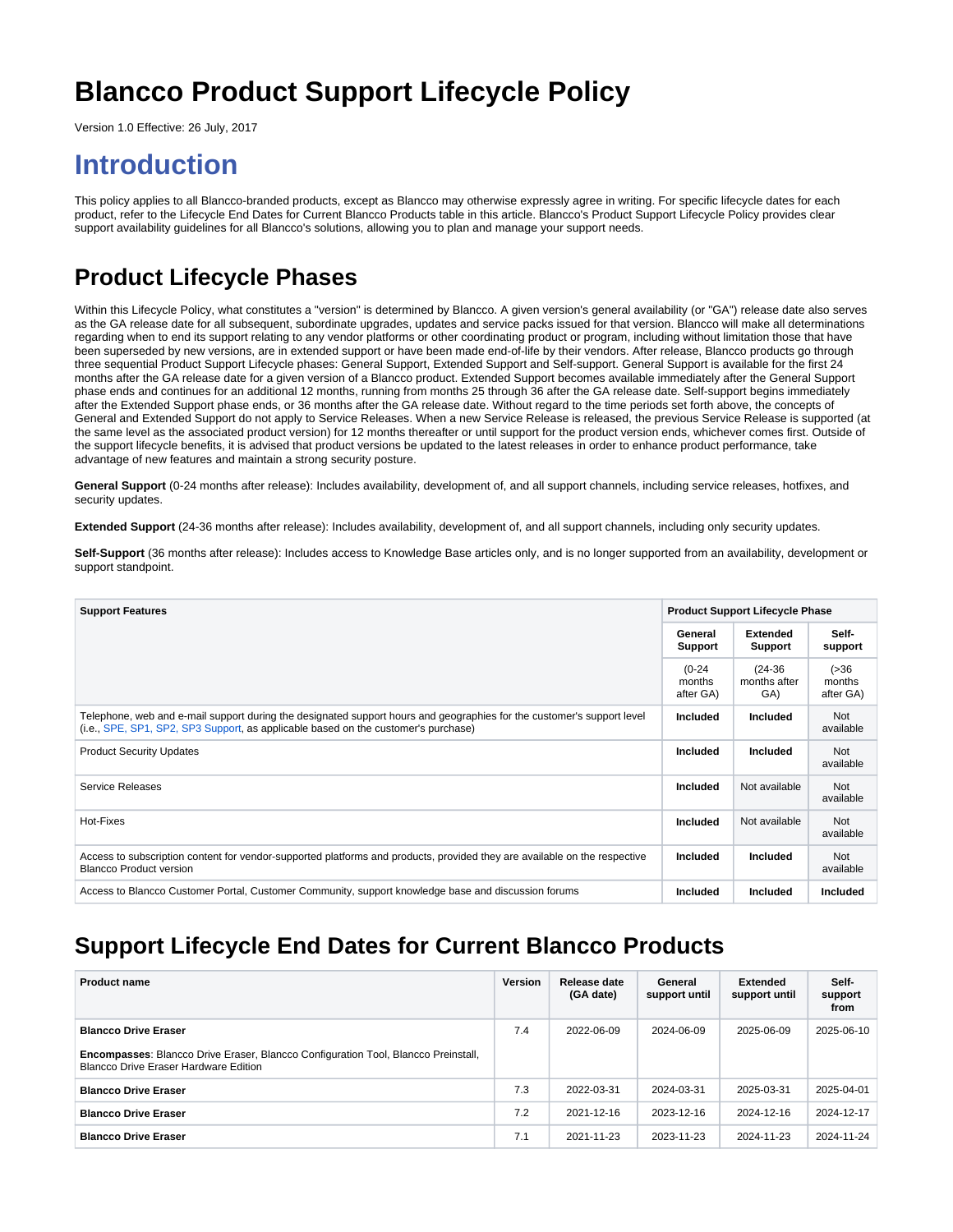| <b>Blancco Drive Eraser</b>           | 6.18               | 2021-09-10   | 2023-09-10 | 2024-09-10 | 2024-09-11 |
|---------------------------------------|--------------------|--------------|------------|------------|------------|
| <b>Blancco Drive Eraser</b>           | 6.17               | 2021-04-26   | 2023-04-26 | 2024-04-26 | 2024-04-27 |
| <b>Blancco Drive Eraser</b>           | 6.16               | 2020-12-03   | 2022-12-03 | 2023-12-03 | 2023-12-04 |
| <b>Blancco Drive Eraser</b>           | 6.15               | 2020-10-19   | 2022-10-19 | 2023-10-19 | 2023-10-20 |
| <b>Blancco Drive Eraser</b>           | 6.14               | 2020-09-01   | 2022-09-01 | 2023-09-01 | 2023-09-02 |
| <b>Blancco Drive Eraser</b>           | 6.13               | 2020-05-14   | 2022-05-14 | 2023-05-14 | 2023-05-15 |
| <b>Blancco Drive Eraser</b>           | 6.12               | 2020-03-06   | 2022-03-06 | 2023-03-06 | 2023-03-07 |
| <b>Blancco Drive Eraser</b>           | 6.11               | 2019-12-18   | 2021-12-18 | 2022-12-18 | 2022-12-19 |
| <b>Blancco Drive Eraser</b>           | 6.10               | 2019-10-24   | 2021-10-24 | 2022-10-24 | 2022-10-25 |
| <b>Blancco Drive Eraser</b>           | 6.9                | 2019-08-12   | 2021-08-12 | 2022-08-12 | 2022-08-13 |
| <b>Blancco Drive Eraser</b>           | 6.8                | 2019-05-02   | 2021-05-02 | 2022-05-02 | 2022-05-03 |
| <b>Blancco Drive Eraser</b>           | 6.7                | 2019-03-29   | 2021-03-29 | 2022-03-29 | 2022-03-30 |
| <b>Blancco Drive Eraser</b>           | $6.6$ and<br>older | Self Support |            |            |            |
|                                       |                    |              |            |            |            |
| <b>Blancco Management Console</b>     | 5.12               | 2022-04-14   | 2024-04-14 | 2025-04-14 | 2025-04-15 |
| <b>Blancco Management Console</b>     | 5.11               | 2021-11-25   | 2023-11-25 | 2024-11-25 | 2024-11-26 |
| <b>Blancco Management Console</b>     | 5.10               | 2021-09-08   | 2023-09-08 | 2024-09-08 | 2024-09-09 |
| <b>Blancco Management Console</b>     | 5.9                | 2021-06-30   | 2023-06-30 | 2024-06-30 | 2024-07-01 |
| <b>Blancco Management Console</b>     | 5.8                | 2021-03-31   | 2023-03-31 | 2024-03-31 | 2024-04-01 |
| <b>Blancco Management Console</b>     | 5.7                | 2020-12-11   | 2022-12-11 | 2023-12-11 | 2023-12-11 |
| <b>Blancco Management Console</b>     | 5.6                | 2020-10-14   | 2022-10-14 | 2023-10-14 | 2023-10-15 |
| <b>Blancco Management Console</b>     | 5.5                | 2020-08-17   | 2022-08-17 | 2023-08-17 | 2023-08-18 |
| <b>Blancco Management Console</b>     | 5.4                | 2020-05-04   | 2022-05-04 | 2023-05-04 | 2023-05-05 |
| <b>Blancco Management Console</b>     | 5.3                | 2019-12-02   | 2021-12-02 | 2022-12-02 | 2022-12-03 |
| <b>Blancco Management Console</b>     | 5.2                | 2019-09-13   | 2021-09-13 | 2022-09-13 | 2022-09-14 |
| <b>Blancco Management Console</b>     | 5.1                | 2019-06-17   | 2021-06-17 | 2022-06-17 | 2022-06-18 |
| <b>Blancco Management Console</b>     | 5.0                | 2019-04-08   | 2021-04-08 | 2022-04-08 | 2022-04-09 |
| <b>Blancco Management Console</b>     | 4.9                | 2019-02-17   | 2021-02-17 | 2022-02-17 | 2022-02-18 |
| <b>Blancco Management Console</b>     | $4.8$ and<br>older | Self Support |            |            |            |
|                                       |                    |              |            |            |            |
| Blanccocloud.com                      | 1.3                |              | 2018-10-31 | 2018-10-31 | 2018-10-31 |
| <b>Blanccoreports.com</b>             | 1.3                |              | 2018-10-31 | 2018-10-31 | 2018-10-31 |
|                                       |                    |              |            |            |            |
| <b>Blancco Removable Media Eraser</b> | 2.5                | 2019-12-23   | 2021-12-23 | 2022-12-23 | 2022-12-24 |
| <b>Blancco Removable Media Eraser</b> | 2.4                | 2018-09-10   | 2019-09-10 | 2020-09-10 | 2020-09-11 |
| <b>Blancco Removable Media Eraser</b> | 2.3                | 2018-03-12   | 2019-03-12 | 2020-03-12 | 2020-03-13 |
| <b>Blancco Removable Media Eraser</b> | 2.2                | 2017-12-18   | 2019-12-18 | 2020-12-18 | 2020-12-19 |
| <b>Blancco Removable Media Eraser</b> | $2.0$ and<br>older | Self Support |            |            |            |
|                                       |                    |              |            |            |            |
| <b>Blancco LUN for Windows</b>        | 2.4                | 2019-09-10   | 2021-09-10 | 2022-09-10 | 2022-09-10 |
| <b>Blancco LUN for Windows</b>        | 2.3                | 2018-08-09   | 2020-08-09 | 2021-08-09 | 2021-08-10 |
| <b>Blancco LUN for Windows</b>        | 2.2                | 2017-12-18   | 2019-12-18 | 2020-12-18 | 2020-12-19 |
| <b>Blancco LUN for Windows</b>        | $2.1$ and<br>older | Self Support |            |            |            |
| <b>Blancco Drive Eraser for Mac</b>   | 2.8                | 2022-03-31   | 2024-03-31 | 2025-03-31 | 2025-04-01 |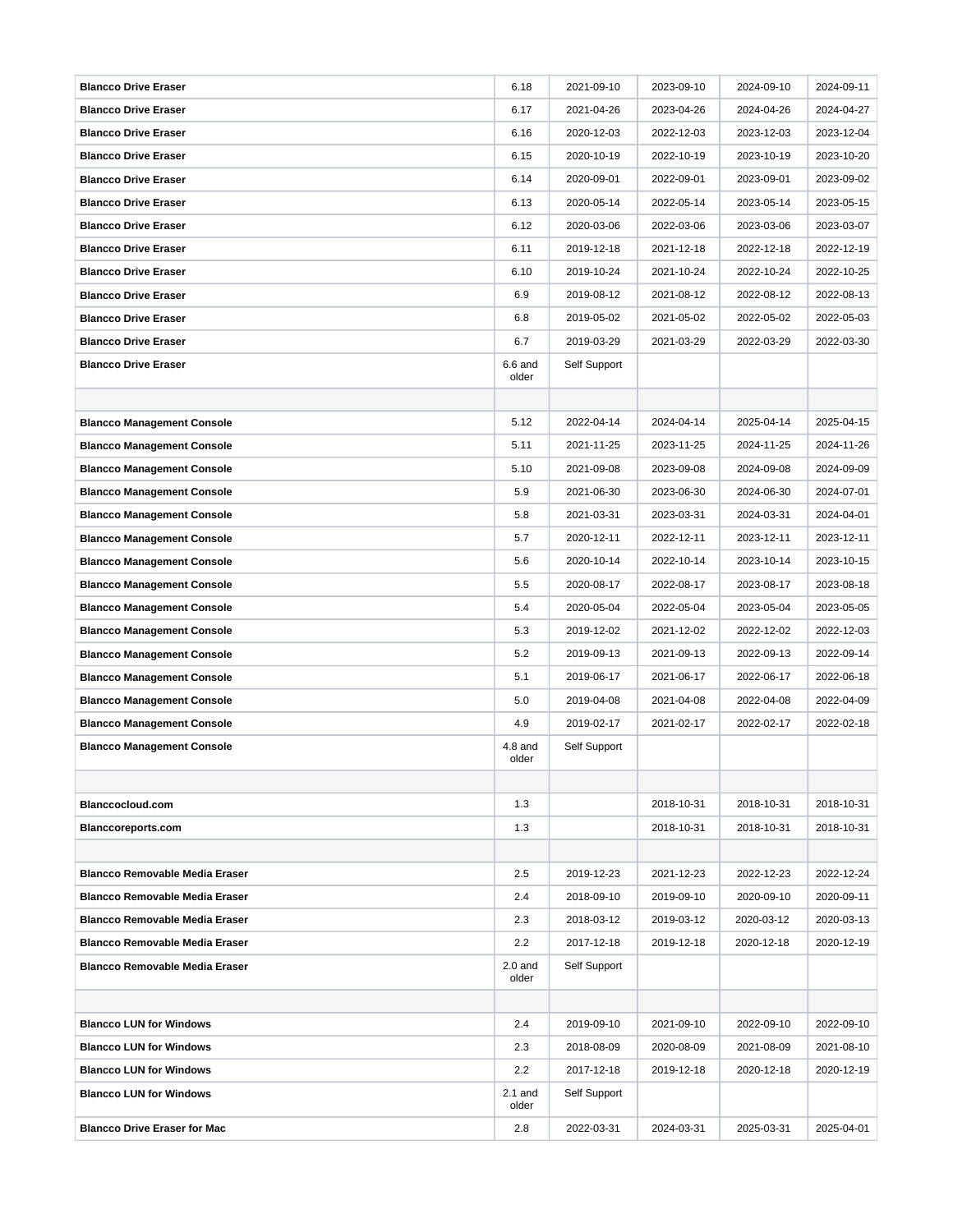| <b>Blancco Drive Eraser for Mac</b>                                                                                      | 2.7                | 2021-06-11   | 2023-06-11 | 2024-06-11 | 2024-06-12 |
|--------------------------------------------------------------------------------------------------------------------------|--------------------|--------------|------------|------------|------------|
| <b>Blancco Drive Eraser for Mac</b>                                                                                      | 2.6                | 2021-03-25   | 2023-03-25 | 2024-03-25 | 2024-03-26 |
| <b>Blancco LUN Eraser for UNIX</b>                                                                                       | 2.8                | 2022-03-31   | 2024-03-31 | 2025-03-31 | 2025-04-01 |
| <b>Blancco LUN Eraser for UNIX</b>                                                                                       | 2.7                | 2021-06-08   | 2023-06-08 | 2024-06-08 | 2024-06-08 |
| <b>Blancco LUN Eraser for UNIX</b>                                                                                       | 2.5                | 2020-02-10   | 2022-02-10 | 2023-02-10 | 2023-02-11 |
| <b>Blancco LUN Eraser for UNIX</b>                                                                                       | 2.4                | 2019-07-01   | 2021-07-01 | 2022-07-01 | 2022-07-02 |
| <b>Blancco LUN for UNIX</b>                                                                                              | 2.3                | 2019-03-01   | 2021-03-01 | 2022-03-01 | 2022-03-02 |
| <b>Blancco LUN for UNIX</b>                                                                                              | 2.2                | 2018-10-29   | 2020-10-29 | 2021-10-29 | 2021-10-30 |
| <b>Blancco LUN for UNIX</b>                                                                                              | $2.1$ and<br>older | Self Support |            |            |            |
|                                                                                                                          |                    |              |            |            |            |
| <b>Blancco File Eraser for Windows</b>                                                                                   | 8.5                | 2021-09-21   | 2023-09-21 | 2024-09-21 | 2024-09-22 |
| <b>Blancco File Eraser for Windows</b>                                                                                   | 8.4                | 2020-06-10   | 2022-06-10 | 2023-06-10 | 2023-06-11 |
| <b>Blancco File Eraser for Windows</b>                                                                                   | 8.3                | 2019-06-13   | 2021-06-13 | 2022-06-13 | 2022-06-14 |
| <b>Blancco File Eraser for Windows</b>                                                                                   | 8.2                | 2017-12-05   | 2019-12-05 | 2020-12-05 | 2020-12-06 |
| <b>Blancco File Eraser for Windows</b>                                                                                   | 8.1 and<br>older   | Self Support |            |            |            |
| <b>Blancco File Eraser for Unix</b>                                                                                      | 2.3                | 2019-03-05   | 2021-03-05 | 2022-03-05 | 2022-03-06 |
| <b>Blancco File Eraser for Unix</b>                                                                                      | 2.2                | 2018-10-29   | 2020-10-29 | 2021-10-29 | 2021-10-30 |
| <b>Blancco File Eraser for Unix</b>                                                                                      | $2.1$ and<br>older | Self Support |            |            |            |
|                                                                                                                          |                    |              |            |            |            |
| <b>Blancco Virtual Machine Eraser</b>                                                                                    | 2.5                | 2022-01-10   | 2024-01-10 | 2025-01-10 | 2025-01-11 |
| <b>Blancco Virtual Machine Eraser</b>                                                                                    | 2.4                | 2020-09-15   | 2022-09-15 | 2023-09-15 | 2023-09-16 |
| <b>Blancco Virtual Machine Eraser</b>                                                                                    | 2.3                | 2019-03-05   | 2021-03-05 | 2022-03-05 | 2022-03-06 |
| <b>Blancco Virtual Machine Eraser</b>                                                                                    | 2.2                | 2018-10-29   | 2020-10-29 | 2021-10-29 | 2021-10-30 |
| <b>Blancco Virtual Machine Eraser</b>                                                                                    | $2.1$ and<br>older | Self Support |            |            |            |
| <b>Blancco Agent</b>                                                                                                     | 1.0.0              | 2016-10-01   | 2018-10-01 | 2019-10-01 | 2019-10-02 |
|                                                                                                                          |                    |              |            |            |            |
| <b>Blancco Network Device Eraser</b>                                                                                     | 2.8                | 2022-03-31   | 2024-03-31 | 2025-03-31 | 2025-04-01 |
| <b>Blancco Network Device Eraser</b>                                                                                     | 2.7                | 2022-02-18   | 2024-02-18 | 2025-02-18 | 2025-02-19 |
| <b>Blancco Network Device Eraser</b>                                                                                     | 2.6                | 2021-12-20   | 2023-12-20 | 2024-12-20 | 2024-12-21 |
| <b>Blancco Network Device Eraser</b>                                                                                     | 2.5                | 2021-11-02   | 2023-11-02 | 2024-11-02 | 2024-11-03 |
| <b>Blancco Network Device Eraser</b>                                                                                     | 2.4                | 2021-09-27   | 2023-09-27 | 2024-09-27 | 2024-09-28 |
| <b>Blancco Network Device Eraser</b>                                                                                     | 2.3                | 2021-06-02   | 2023-06-02 | 2024-06-02 | 2021-06-03 |
| <b>Blancco Network Device Eraser</b>                                                                                     | 2.2                | 2021-03-11   | 2023-03-11 | 2024-03-11 | 2024-03-12 |
| <b>Blancco Network Device Eraser</b>                                                                                     | 2.1                | 2021-01-05   | 2023-01-05 | 2024-01-05 | 2024-01-06 |
| <b>Blancco Network Device Eraser</b>                                                                                     | 2.0                | 2020-10-29   | 2022-10-29 | 2023-10-29 | 2023-10-30 |
|                                                                                                                          |                    |              |            |            |            |
| <b>Blancco Mobile Diagnostics and Erasure</b>                                                                            | 4.12               | 2022-06-16   | 2024-06-16 | 2025-06-16 | 2025-06-17 |
| Encompasses: Blancco Mobile, Blancco Mobile Diagnostics, Blancco Mobile Reporting<br>Tool, Blancco Mobile Reset & Report |                    |              |            |            |            |
| <b>Blancco Mobile Diagnostics and Erasure</b>                                                                            | 4.11               | 2022-04-08   | 2024-04-08 | 2025-04-08 | 2025-04-09 |
| <b>Blancco Mobile Diagnostics and Erasure</b>                                                                            | 4.10               | 2022-01-18   | 2024-01-18 | 2025-01-18 | 2025-01-19 |
| <b>Blancco Mobile Diagnostics and Erasure</b>                                                                            | 4.9                | 2021-09-23   | 2023-09-23 | 2024-09-23 | 2024-09-24 |
| <b>Blancco Mobile Diagnostics and Erasure</b>                                                                            | 4.8                | 2021-06-23   | 2023-06-23 | 2024-06-23 | 2024-06-24 |
| <b>Blancco Mobile Diagnostics and Erasure</b>                                                                            | 4.7                | 2021-03-31   | 2023-03-31 | 2024-03-31 | 2024-04-01 |
| <b>Blancco Mobile Diagnostics and Erasure</b>                                                                            | 4.6                | 2020-12-22   | 2022-12-22 | 2023-12-22 | 2023-12-23 |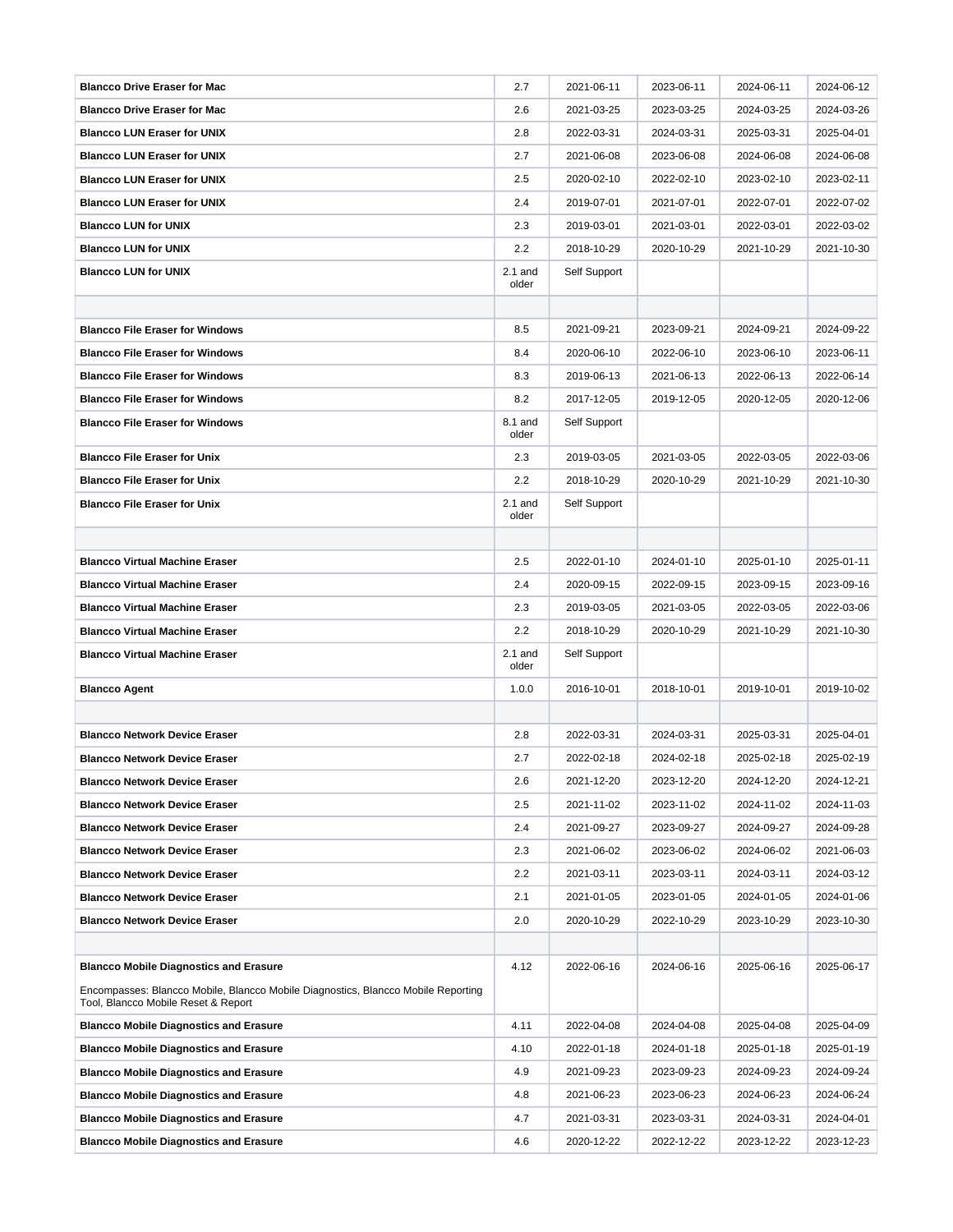| <b>Blancco Mobile Diagnostics and Erasure</b>                    | 4.5                 | 2020-10-29   | 2022-10-29 | 2023-10-29 | 2023-10-30 |
|------------------------------------------------------------------|---------------------|--------------|------------|------------|------------|
| <b>Blancco Mobile Diagnostics and Erasure</b>                    | 4.4                 | 2020-07-10   | 2022-07-10 | 2023-07-10 | 2023-07-11 |
| <b>Blancco Mobile Diagnostics and Erasure</b>                    | 4.3                 | 2020-03-19   | 2022-03-19 | 2023-03-19 | 2023-03-20 |
| <b>Blancco Mobile Diagnostics and Erasure</b>                    | 4.2                 | 2020-01-23   | 2022-01-23 | 2023-01-23 | 2023-01-24 |
| <b>Blancco Mobile Diagnostics and Erasure</b>                    | 4.1                 | 2019-11-08   | 2021-11-08 | 2022-11-08 | 2022-11-09 |
| <b>Blancco Mobile Diagnostics and Erasure</b>                    | 4.0                 | 2019-09-13   | 2021-09-13 | 2022-09-13 | 2022-09-14 |
| <b>Blancco Mobile Diagnostics and Erasure</b>                    | 3.11                | 2019-06-13   | 2021-06-13 | 2022-06-13 | 2022-06-14 |
| <b>Blancco Mobile Device Eraser</b>                              | 3.10 and<br>older   | Self Support |            |            |            |
|                                                                  |                     |              |            |            |            |
| <b>Blancco Mobile For FeliCa</b>                                 | 1.6                 | 2020-06-01   | 2022-06-01 | 2023-06-01 | 2023-06-02 |
| Encompasses: Blancco Check For FeliCa, Blancco Mobile For FeliCa |                     |              |            |            |            |
| <b>Blancco Mobile For FeliCa</b>                                 | 1.5                 | 2019-09-25   | 2021-09-25 | 2022-09-25 | 2022-09-26 |
| <b>Blancco Mobile For FeliCa</b>                                 | 1.4                 | 2018-09-03   | 2020-09-03 | 2021-09-03 | 2021-09-04 |
| <b>Blancco Mobile For FeliCa</b>                                 | 1.3                 | 2018-01-15   | 2020-01-15 | 2021-01-15 | 2021-01-16 |
| <b>Blancco Mobile For FeliCa</b>                                 | $1.2$ and<br>older  | Self Support |            |            |            |
|                                                                  |                     |              |            |            |            |
| <b>Blancco SPARC</b>                                             | $1.02$ and<br>older | Self Support |            |            |            |
|                                                                  |                     |              |            |            |            |
| <b>Blancco HASP Tool</b>                                         | $1.1$ and<br>older  | Self Support |            |            |            |
|                                                                  |                     |              |            |            |            |
| <b>Blancco USB Creator Tool</b>                                  | 3.4                 | 2020-04-06   | 2022-04-06 | 2023-04-06 | 2023-04-07 |
| <b>Blancco USB Creator Tool</b>                                  | 3.3                 | 2019-01-16   | 2021-01-16 | 2022-01-16 | 2022-01-17 |
| <b>Blancco USB Creator Tool</b>                                  | 3.2                 | 2018-04-04   | 2020-04-04 | 2021-04-04 | 2021-04-05 |
| <b>Blancco USB Creator Tool</b>                                  | $3.1$ and<br>older  | Self Support |            |            |            |
|                                                                  |                     |              |            |            |            |
| <b>SmartChk Kiosk</b>                                            | $1.1$ and<br>older  | Self Support |            |            |            |
|                                                                  |                     |              |            |            |            |
| <b>SmartChk Depot</b>                                            | $6.4$ and<br>older  | Self Support |            |            |            |
|                                                                  |                     |              |            |            |            |
| <b>SmartChk Smartconnect - Android</b>                           | $6.4$ and<br>older  | Self Support |            |            |            |
| <b>SmartChk Smartconnect - iOS</b>                               | $6.4$ and<br>older  | Self Support |            |            |            |
|                                                                  |                     |              |            |            |            |
| <b>Tabernus Enterprise Erase LAN</b>                             | 9 and<br>older      | Self Support |            |            |            |
|                                                                  |                     |              |            |            |            |
| <b>Tabernus Enterprise Erase USB</b>                             | 9 and<br>older      | Self Support |            |            |            |
|                                                                  |                     |              |            |            |            |
| <b>Tabernus Enterprise Erase Array</b>                           | $7.8$ and<br>older  | Self Support |            |            |            |

### **Disclaimer**